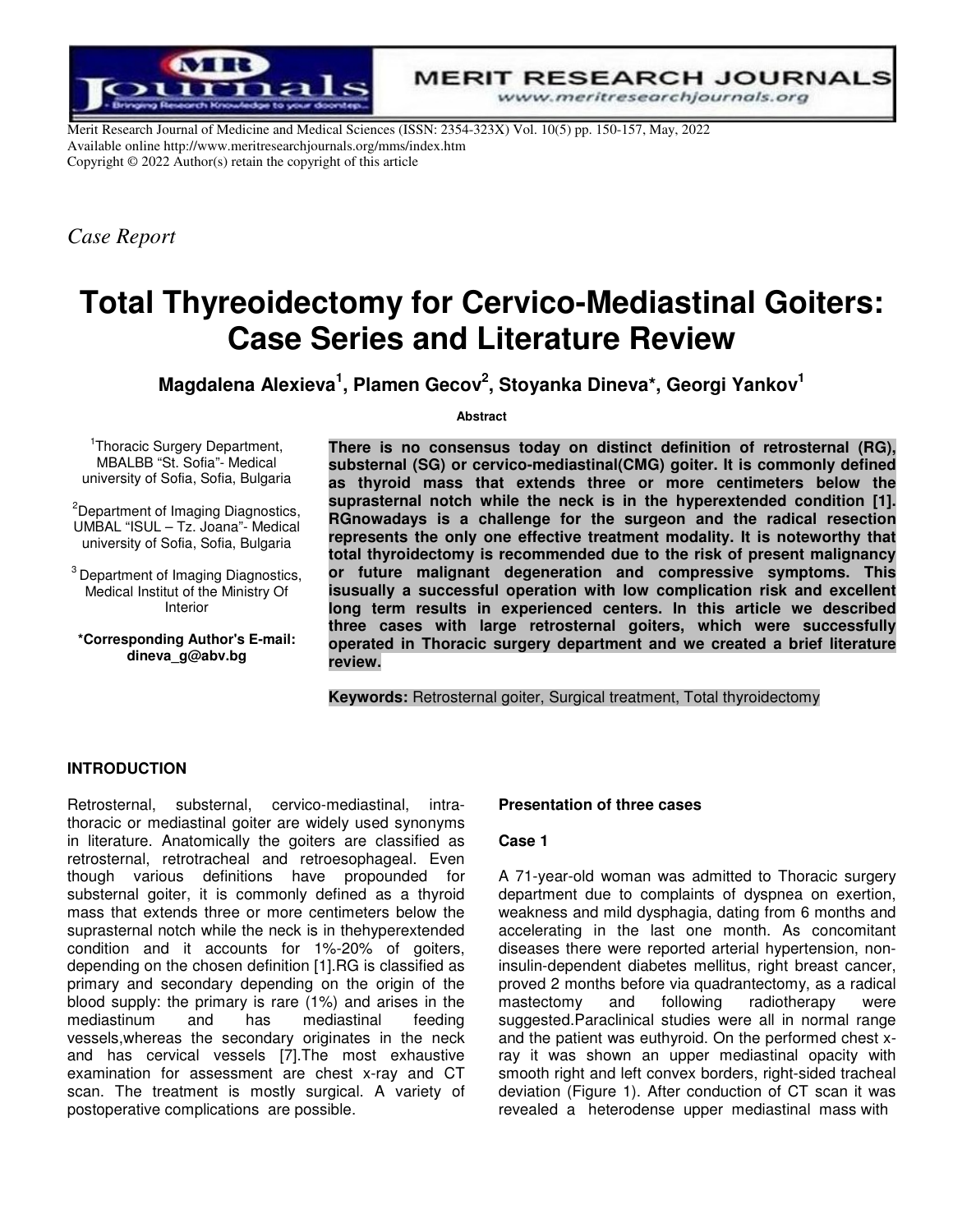

**Figure 1.** Chest x-ray, demonstrating a round upper mediastinal mass and right-sided tracheal deviation.



**Figure 2.** CT scan, demonstrating a retrosternal goiter with right-sided tracheal deviation and compression.

zones of calcification (Figure 2). It originatedfrom anenlarged thyroid gland, as the left lobe's dimensions were 95/74 mm in coronal and axial planes, as the right lobe's dimensions were 155/100 mm respectively. The mass descended and enveloped like a cuff the trachea and compressed the esophagus. The right thyroid lobewas in close proximity to the right innominate vein and there was suspicion for vessel infiltration. CT conclusion for retrosternal mediastinal goiter was made.

A neck collar incision was performed. A polycystic multinodulargoiter, descending into the superior mediastinum was discovered (Figure 3). The incision was T-shaped extended to a proximal partial sternotomy because there is no possibility to mobilized the gland. The left thyroid lobe waswith dimensions of about 80/60 mm and it descended into the upper mediastinum up to the level of aortic arch. An isthmotomy was accomplished, the left thyroid lobe was mobilized and a

left lobectomy was performed by ligating the upper and lower left thyroid arteries and veins. The right thyroid lobe was with dimensions of about 100/70 mm and it was located behind the right brachiocephalic veinnearits confluence with the left brachiocephalic vein. An another similar formationwith dimensions of 60/40 mmwas discovered,originating from the right lower lobe ona wide pedicle. It descended behind the brachiocephalictrunk, paratracheally, retrocavally, and paraesophageally, reaching almost to the level of the right pulmonary artery. The formation pushed the trachea to the left and compressed it, as the right carotid vessels were rightsided displaced. The right lobe and the described formation, emanating from it were carefully dislocated in the operative field and they were resected with the help of a harmonicknife, ligating and resecting the right upper and lower thyroid arteries and veins until total thyroidectomy. The incisions were closed.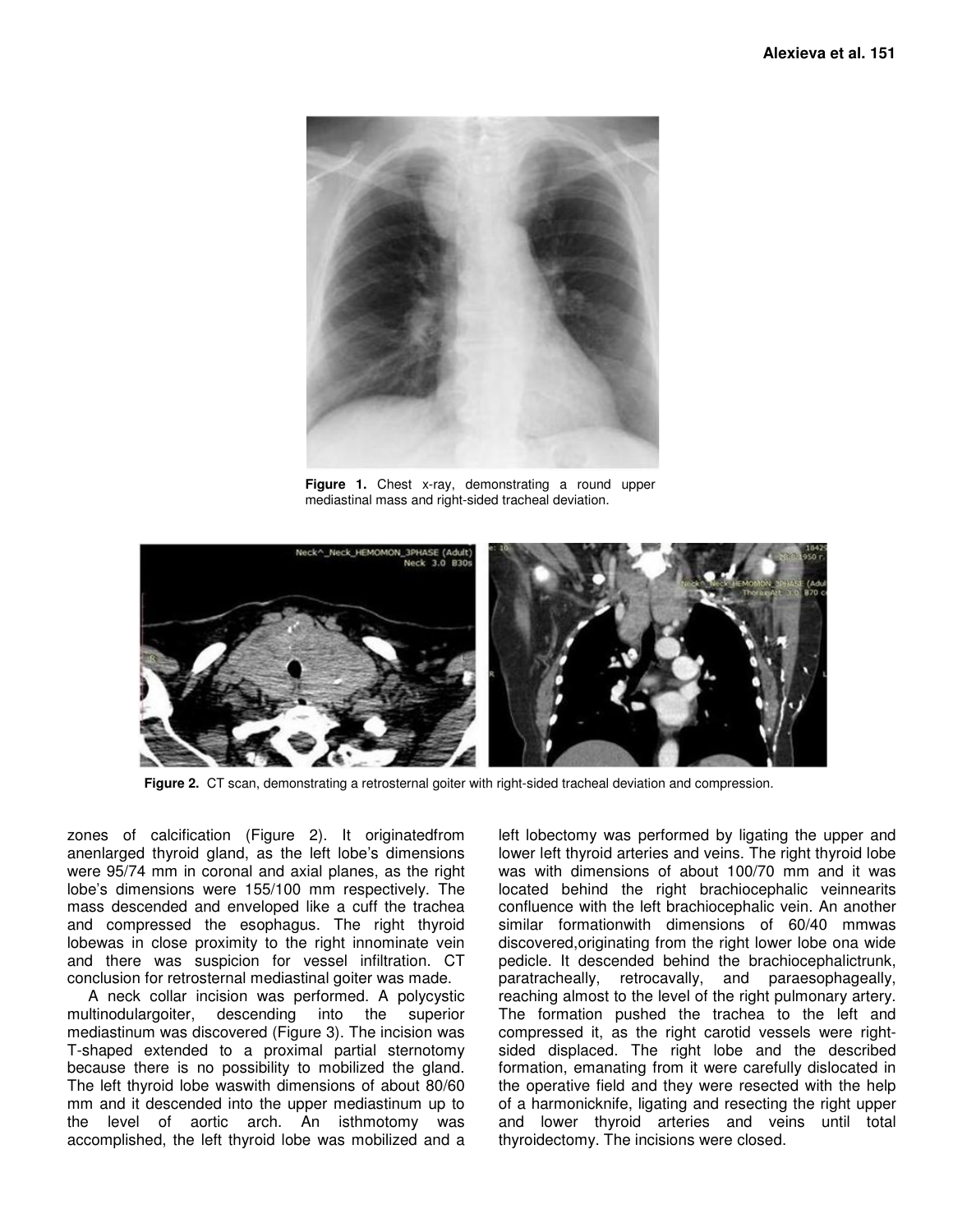

**Figure 3.** Intraoperative views.



**Figure 4 (a, b).** Macroscopic views of the right and left thyroid lobes.

Macroscopically the left thyroid lobe was with dimensions 100/75/45 mm (Figure 4). After cut there were many coalesced nodules with gelatinous consistency and two small parts with bone density. Right thyroid lobe was with dimensions of 80/60/50mm and one prominent light brown nodule with size of 70/45 mm originated from its lower pole. After cut it was with analogous structure as the left lobe.

Histologic results showed thyroid parenchyma with expressed nodular change. Individual nodules were built from thyroid follicles with different shape and size. They were upholstered with one row strongly compressed cuboid cells and were filled with homogeneous eosinophil colloid. Therewerealso groups of small follicles, presented from follicular cells and without colloid. Some parts were with expressededema of the stroma, fibrosis, focuses of bone metaplasia, haemorrhages and lymphoplasmocytic infiltration with small lymph follicles. Final morphologic diagnosis was multinodular colloid goiter.

The patient was discharged on the  $5<sup>th</sup>$  postoperative day uneventfully.One month postoperatively she is without any complaints and in excellent health condition.

## **Case 2**

A 68-year-old woman was admitted to Thoracic surgery department with complaints of neck swelling and dyspnea. She had arterial hypertension as concomitant disease. Paraclinical studies, including thyroid function tests were all normal. CT scan revealed anenlarged thyroid gland, asdimensions of right thyroid lobe were 33 mm in axial plane, 98 mm in coronal plane and respectively 25 mm and 78 mm for left lobe (Figure 5). Caudal poles of the two lobes descendedin the upper mediastinum, as the right thyroid lobe lay21 mm above the cranial contour of aortic arch. Different in shape and form thyroid nodules and fine-grainy calcifications were visualized. At the level of upper thoracic aperture, the thyroid gland compressed the trachea, as its lumen was cleft-changed up to axial sizes of 6/16 mm. The length of the stenotic part was 16 mm. In  $9<sup>th</sup>$  segment of left inferior pulmonary lobe it was visualized a discreetly lobulated solid nodule with diameter of 13 mm. The final conclusion was for multinodular goiter with retrosternal propagation, secondary compressive upper third tracheal stenosis and a left solitary pulmonary nodule, suspicious for benign.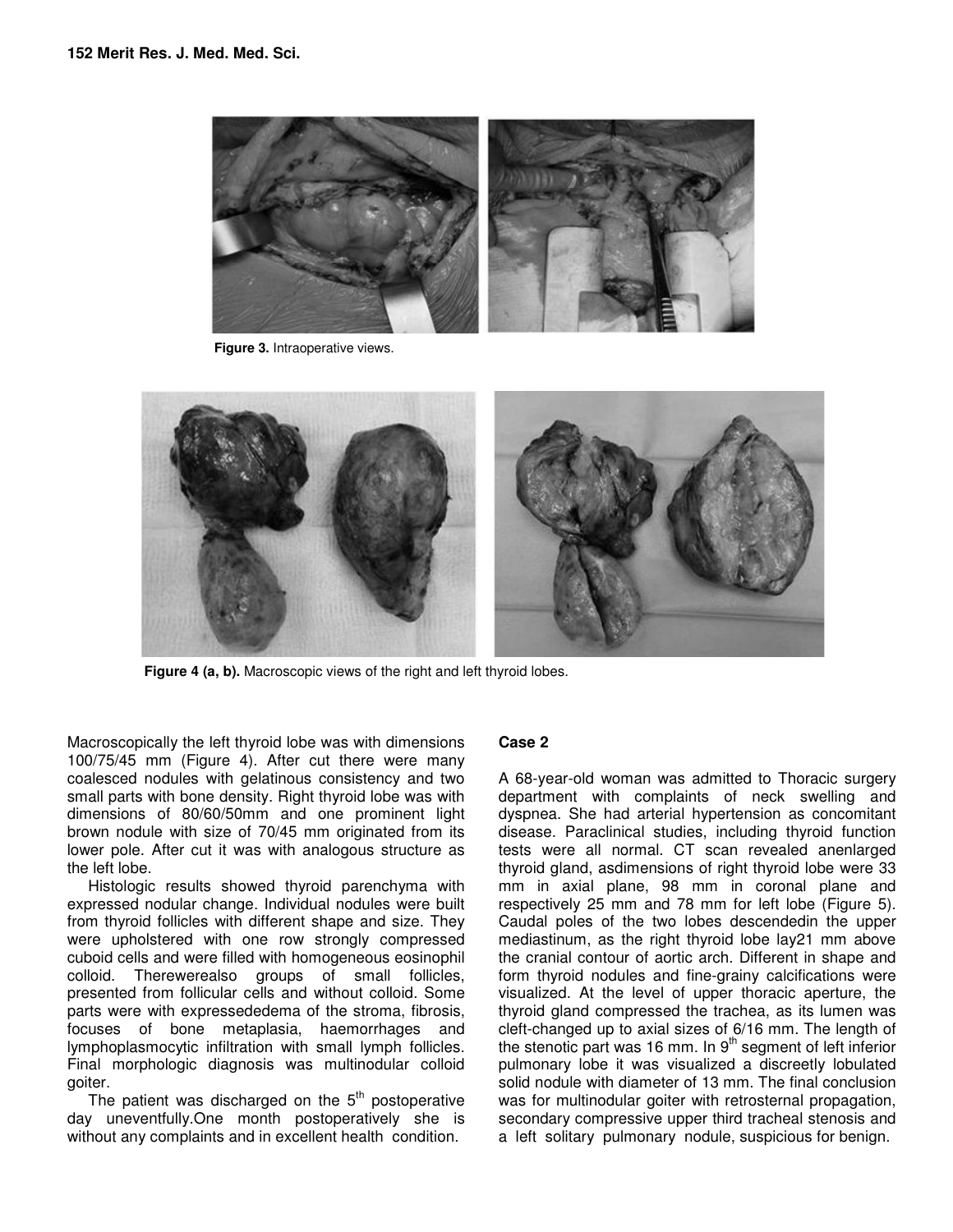

**Figure 5.** CT scan images.



**Figure 6.** Intraoperative view.



**Figure 7.** The postoperative specimen.

Under general intubation anesthesia a collar neckincision was performed. Apolycystic-nodular formation with dimensions of 80/60 mm was discovered, emanating from the right thyroid lobe and descending in the mediastinum, lying paratracheally, paraesophageally and reaching distally almost to the level of the aortic arch (Figure 6). The formation pushed to the left and compressed the trachea, dislocating the innomainate vessels ventrally and the right carotid vessels to the right. An isthmotomy was performed and the right lobe was carefully dislocated in the operative field and resected with a harmonic scalpel. The left lobe was also polycystic-nodular changed, with dimensions of about 60/50 mm. It was mobilized and left thyroid lobectomy up to total thyroidectomy was performed.Two months later in the second stage, the lung lesion wich turned out to be a benign hamartoma was removed.

Macroscopically there were strongly enlarged thyroid gland, as the right lobe was with dimensions of 111/50/40 mm, and the left lobe was respectively 80/35/30mm (Figure 7). After cut they were built from many dense nodules with different shape and size, filled with gelatinous brown content.

Histopathologic results showed thyroid gland with expressed nodular architectonics, as separated nodules were built from thyroid folicules with different shape and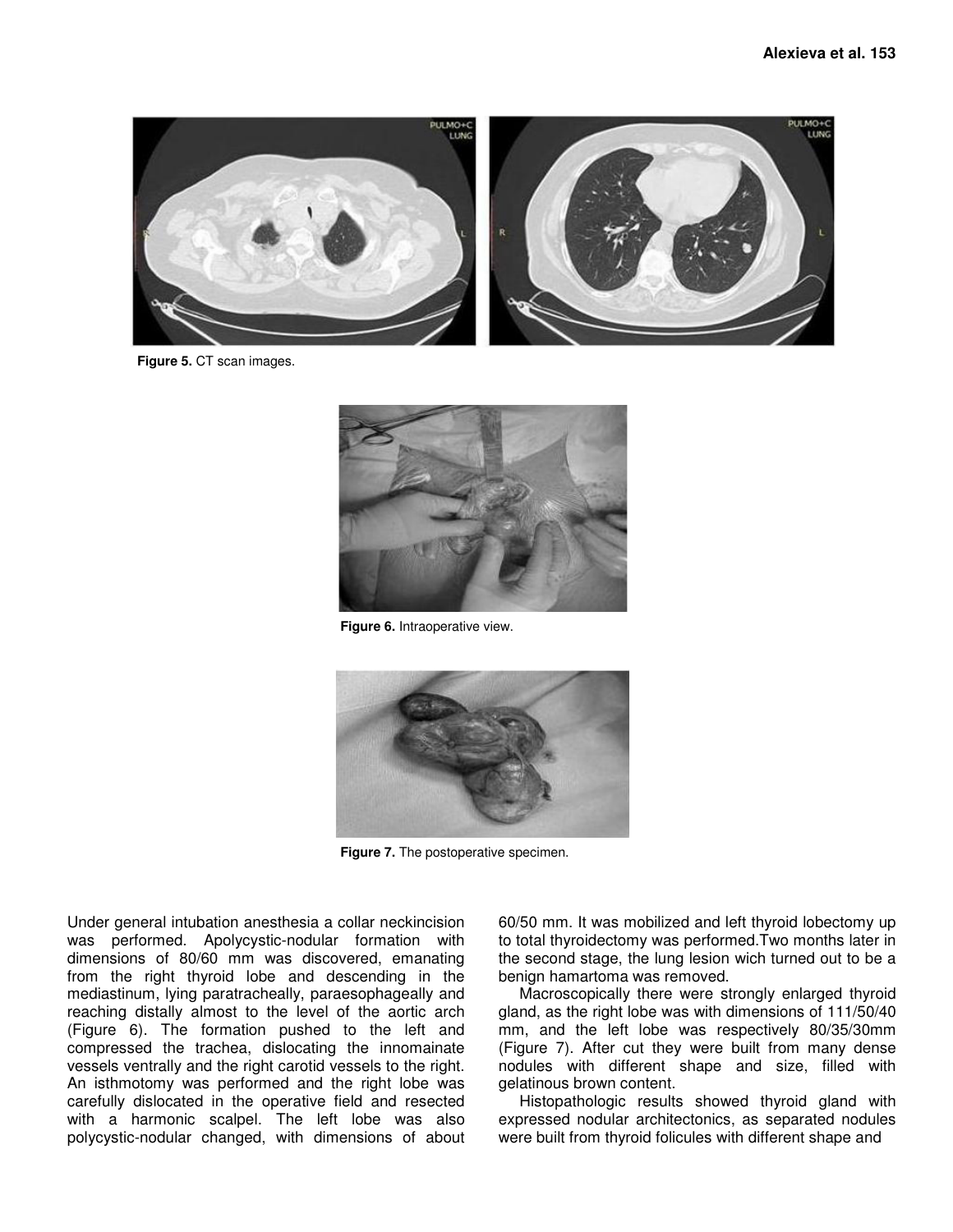

Figure 8. CT scan demonstrating a retrosternal goiter.

size. They varied, as from significant dilated, upholstered with one row of strongly slapped cells and filled with homogeneous eosinophil colloid, as to so small ones, built from a group of cells and non-containing colloid. The stroma was focally edematous and with focally fibrosis. There were parts with haemorrhages, groups from haemosiderophages and cleft, optic empty cholesterol crystals. Final morphological diagnosis wasmultinodular goiter.

The patient was discharged on the  $3<sup>th</sup>$  postoperative daywith mild left recurrent laryngeal nerve paresis, which faded away in the first postoperative month. Three months postoperatively the patient is in excellent overall condition.

## **Case 3**

A 66-year-old man was admitted to Thoracic surgery department with complaints of neck swelling, cough with difficulty expectoration of yellow-green sputum, fatigue, palpitations, dating from several months with exacerbation in the last month. He reportedmany concomitant diseases as decompensated chronic respiratory failure, chronic bronchitis, arterial hypertension- thirdgrade, coronary heart disease –stable angina pectoris, single branch coronary heart disease, history of LAD PCI, left ventricular dysfunction, heart failure- second functional class, left ventricular systolic dysfunction, brain vascular disease,ischemic brain stroke, type 2 diabetes mellitus, diabetic polyneuropathy, dyslipidemia, grade 1 obesity, hepatic steatosis, cholelithiasis, nephrolithiasis, combined otoneurological syndrome, auditory nerve neuritis, chronic gastritis, chronic duodenal ulcer. After physical exam it was palpated diffuse enlarged thyroid gland with multiple nodules. The performed paraclinical studies did not show any deviation and the patient was euthyroid. Chest x-ray showed a round upper mediastinal mass. CT scan revealeda diffusely enlargedthyroid gland with a

maximum cranio-caudal size of 93 mm for the left lobe (Figure 8). The caudal poles of both lobes descended retrosternally into the upper mediastinum. The structure of the gland was heterodense with many hypodense nodules, the largest of which, was in the left lobe with axial dimensions of 23/27 mm. In both lobes, more in the left one, many punctiform calcifications were visualized. Conclusion was made for multinodular retrosternal goiter, retrosternal lipomatosis, partial relaxation of the left diaphragmatic dome. Fiberoptic bronchoscopy showed swollen but currently mobile vocal cords. Tracheal mucosa was edematous and the relief of the tracheal rings was erased. The left tracheal wall was slightly pushed by the external oppression 4-5 cm from the rhyme.

Under general intubation anesthesia we proceeded with a cervical collar approach. A mulitinodular goiter with dimensions of 90/60 mm was reached, with the left lobe descending mediastinally paratracheally and retroesophageally and reaching up to the aortic arch (Figure 9). Anisthmotomy was not possible due to the deeply mediastinal position of the isthmic part. Bouth lobes were mobilized from lateral to medial direction and the glan was removed completely en-block without isthmotomy.

Macroscopically anencapsulated thyroid gland with greatly increased dimensions 120x70x40mm. After cut formed different in size soft nodules from5-20/20mm (Figure 10)

Histopathological results showed a right thyroid lobe with colloidal multinodular goiter with pronounced secondary degenerative changes and small encapsulated follicular adenoma. Isthmic part of the thyroid gland was with colloidal nodular goiter with pronounced secondary degenerative changes with fibrosis and calcifications. Left lobe of the thyroid gland was with colloidal nodular goiter with severe secondary degenerative changes - extensive haemorrhages, necroses, formed pseudocysts and fibrosis. Morphological diagnosis was colloidal multinodular goiter.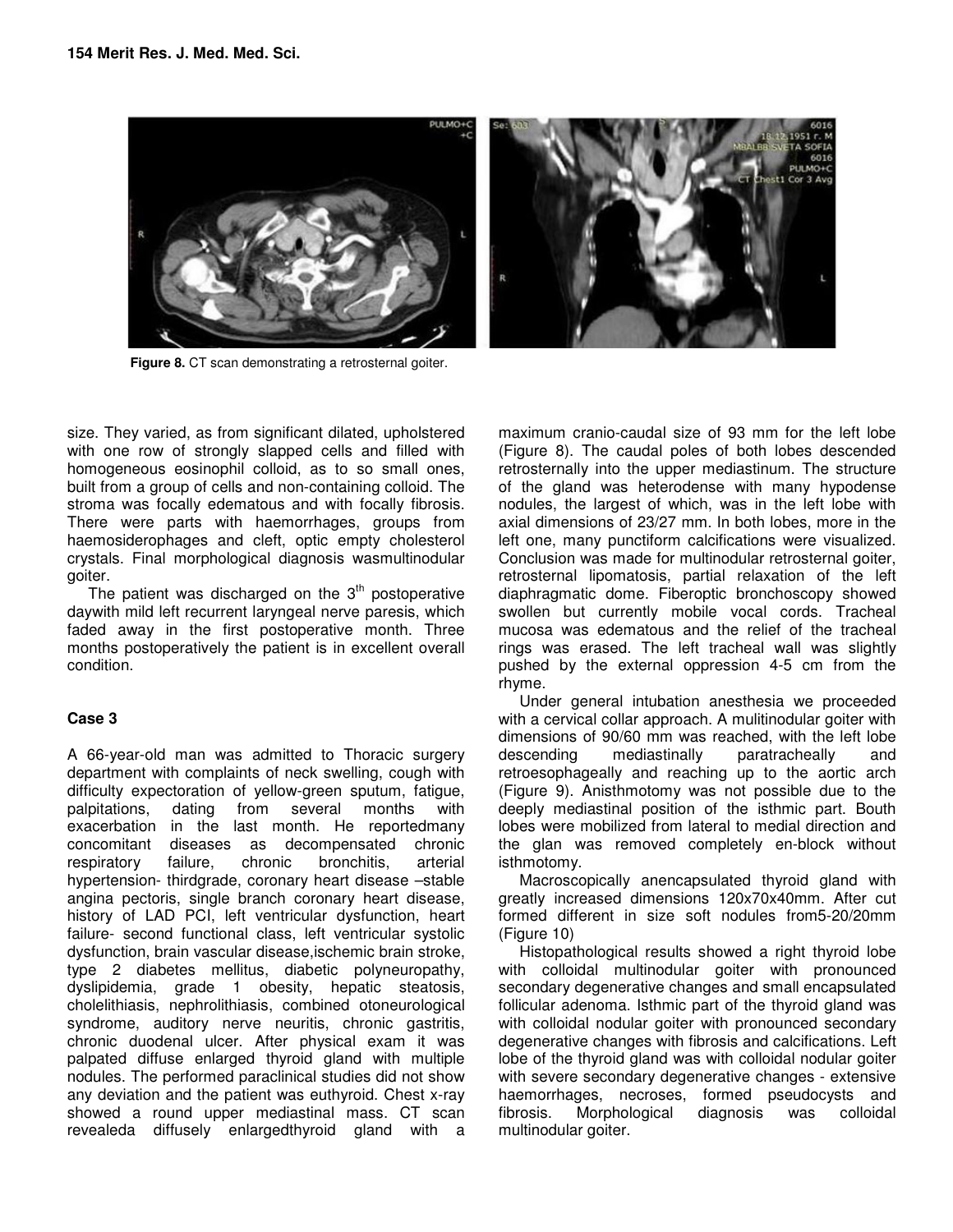

**Figure 9a,b.** Intraoperative view a), and after removing the gland b).



**Figure 10.** Postoperative specimen of the whole thyroid gland.

The patient was discharged on the  $7<sup>th</sup>$  postoperative day uneventfully. Three years later he is without any complaints.

### **DISCUSSION**

The first author, who described retrosternal goiter (RG) was Haller in 1749 [2] and the first surgeon, who resected successfully RG was Kleinin 1820 [3].

Anatomically the goiters are classified as retrosternal, retrotracheal and retroesophageal. In one study the reported rate of RGwas75.7% from all intrathoracic goiters, as the rates of retrotracheal and retroesophageal goiter were lower (respectively 12.8% and 11.4%), as well asin most cases thegoiter arised from one lobe of the gland (75.7%) [4]. In other study the cervico-mediastinal goiters extended above, at and below the level of the aortic arch respectively in 76.72%, 18.10% and 5.17% of the patients [5]. In presented three cases all goiterswere retrosternal and originated from the two lobes. In cases 1 and 3 the RGs reached the aortic arch level and in case 2 the RG was in supraaortic position. In cases 1, 2 and 3 RGslayparatracheally and paraesophageally.

The extension of RGs into the mediastinum is aided by the anatomical continuity between the neck and the thorax, by the traction caused from the negative intrathoracic pressure, by constitutional factors such as short neck and strong muscles[6], under the action of swallowing and gravity.

RG is classified as primary and secondary depending on the origin of the blood supply: theprimary is rare (1%) and arises in the mediastinum and has mediastinal feeding vessels,whereas the secondary originates in the neck and has cervical vessels[7].All RGs, presented in this article were secondary, as they had primary neck origin and descended later on.

According to the results in one analysisthe median age of the patients was 52.3 years, and the majority were female (81.74%) [8].Two of our cases were women and the patients were older, as they were 71, 68 and 66 years old respectively.

Most patients with RGs are euthyroid, as the reported incidence of euthyroidism was 80% and 20% of patients exhibited hyperthyroidismin one study[9]. All our patients were also with normal thyroid function.

Mass (95.1%) and dyspnea (73.2%) are the most common clinical symptoms among patients [10].Other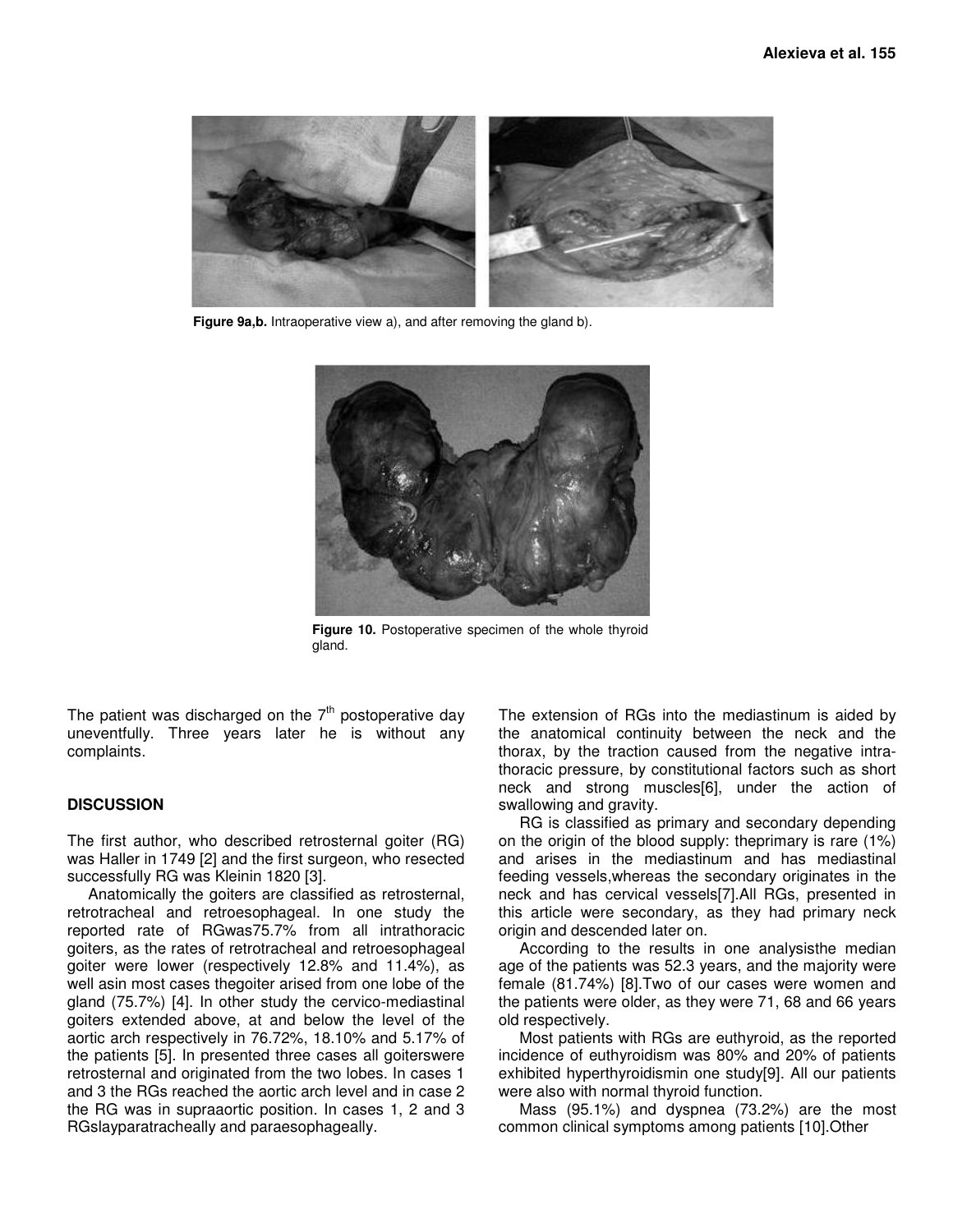symptoms are wheezing, hoarseness, stridor, orthopnea, dysphagia, choking, dysphonia, superior vena cava syndrome, chest pain,Horner syndrome andglobus sensation.In the rest of the patients the disease is asymptomatic.In addition, the tracheal compression can take an acute form secondary to a sudden increase in the volume of the gland by an intracystic hemorrhage or a degeneration which can lead to asphyxia [5].The reported symptoms in our cases were dyspnea, cough,mild dysphagia, neck swelling, palpitations,fatigue, weakness.

According to the postoperative pathologic findings in one report, 58.5% of the cases were multinodular goiter, 22.9%were papillary cell carcinoma, 7.1% were medullary carcinoma, 5.7% were anaplastic carcinoma, 5.7% were thyroid lymphoma andonly 1.4% were thyroid adenoma[11]. Previous radiotherapy, presenceof cervical adenopathy, recurrent goiter and family historyof thyroid pathology have been described as risk factors formalignancy [12]. The histopathological result in all cases here was multinodular goiter and in case 3 it was accompanied by a small follicular adenoma.

The most exhaustive examination for assessment is the performance of chest x-ray and CT scan. The results of one study indicated that 100% of the findings obtained from CXR had tracheal deviation, and in 100%of the findings obtained from CT scan, there were superiormediastinal mass, tracheal deviation and tracheal stenosis[11]. Ultrasound examination is not useful in assessment of RGs. In our patients the diagnosis was also made by chest x-ray and CT. We also observed upper mediastinal round mass in cases 1 and 3 on chest x- ray. CT scan in our cases demonstrated a heterodense retrosternal mass, that compressed and deviated the trachea.Fine needle aspiration biopsy is not so effective in RGs due to the close proximity to vital structures and vessels. Furthermore, some of the nodules in multinodular goiter could be benign and others malignant and therefore biopsy of only one nodule is not informative and biopsy of all nodules is impossible. Therefore, we did not perform any preoperative histological verification.

Surgical resection is indicated in all RGs due to compressive symptoms (dyspnea, dysphagia, superior vena cava syndrom), tendency for progression in size, risk from malignant degeneration, lack of secure preoperative histologic verification, absence of effective conservative treatment alternative, high effectiveness, radicality and safety in surgical therapy. There are three standard surgical approaches: cervicotomy, sternotomy and thoracotomy. Usually neck incision is sufficient, although the retrosternal mediastinal location. One study revealed, that in most patients (90.2%), surgery was performed using a cervicotomy approach, but in 9.8% cases, an extra-cervical approach was used (sternotomy and cervicotomy 7.3% and thoracotomy and cervicotomy 2.4%) [10]. The approaches in our case were through cervicotomybut only in case one it was combined with a proximal partial sternotomy, because of the too deeply

mediastinal localization of RG to the level of right pulmonary artery. In such goiters, the usual surgical volume is thyreoidectomy due to the fact that malignancy is sometimes possible in some areas. In the third case, the gland was removed and mobilized completely without performing isthmotomy, which is more difficult and risky to injure the reccurent nerves. In this case there were no postoperative complications.

Other authors indicated other risk factors for extracervical approach such as malignancy, revision surgery, ectopic goiter, mediastinal goiter with mediastinal blood supply, mediastinal infiltration, extension beyond the carina or aortic arch, retrotracheal or retroesophageal goiters, obstruction of the superior vena cava, discrepancy of the chest diameter and the one of the goiter, thyroiditis, etc.

Surgical intervention for RG is more challenging than standard thyroidectomy for cervical goiter, due to the close proximity to vital organs and vessels.Dissection and hemostasis after sternotomy is safer than the blind one. From utmost importance during the procedure is to safe the upper two parathyroid glands because the lowers ones are sacrificed in most cases. It is better practice firstly to visualize the recurrent laryngeal nerve and to protect it.

Some authors reported, that sternotomy took an average of 2 hours longer than a cervical incision, was associated with significantly more blood loss (600 versus 190 mL), and a longer length of stay (3.1 versus 1.8 d) than cervical thyroidectomy, but there was no increased risk of long-term postoperative complications [13].

The most common reported postoperative complications are recurrent laryngeal nerve paralysis and palsy, transient and permanent hypocalcemia, tracheomalacia, pneumothorax, postoperative haemorrhage and wound infection.The risk of temporary recurrent laryngeal nerve palsy wasmuch higher in the cervicosternotomy group (21%) compared to cervicotomy (4%) and standard thyroidectomy (3%)and therisk of temporary hypocalcemia after cervicotomy (28%) was comparable to a standard thyroidectomy (32%) but higher after cervicosternotomy (20%)[14].The major risk factors associated with postoperative complications are recurrence and extension beyond the carina[6]. In the cases described by us only case 2 had transient laryngeal nerve palsy.

# **CONCLUSION**

RGnowadays is a challenge for the surgeon and the radical resection represents the only one effective treatment modality. It is noteworthy that total thyroidectomy is recommended due to the risk of present malignancy or future malignant degeneration and compressive symptoms. This is usually a successful operation with low complication risk and excellent long